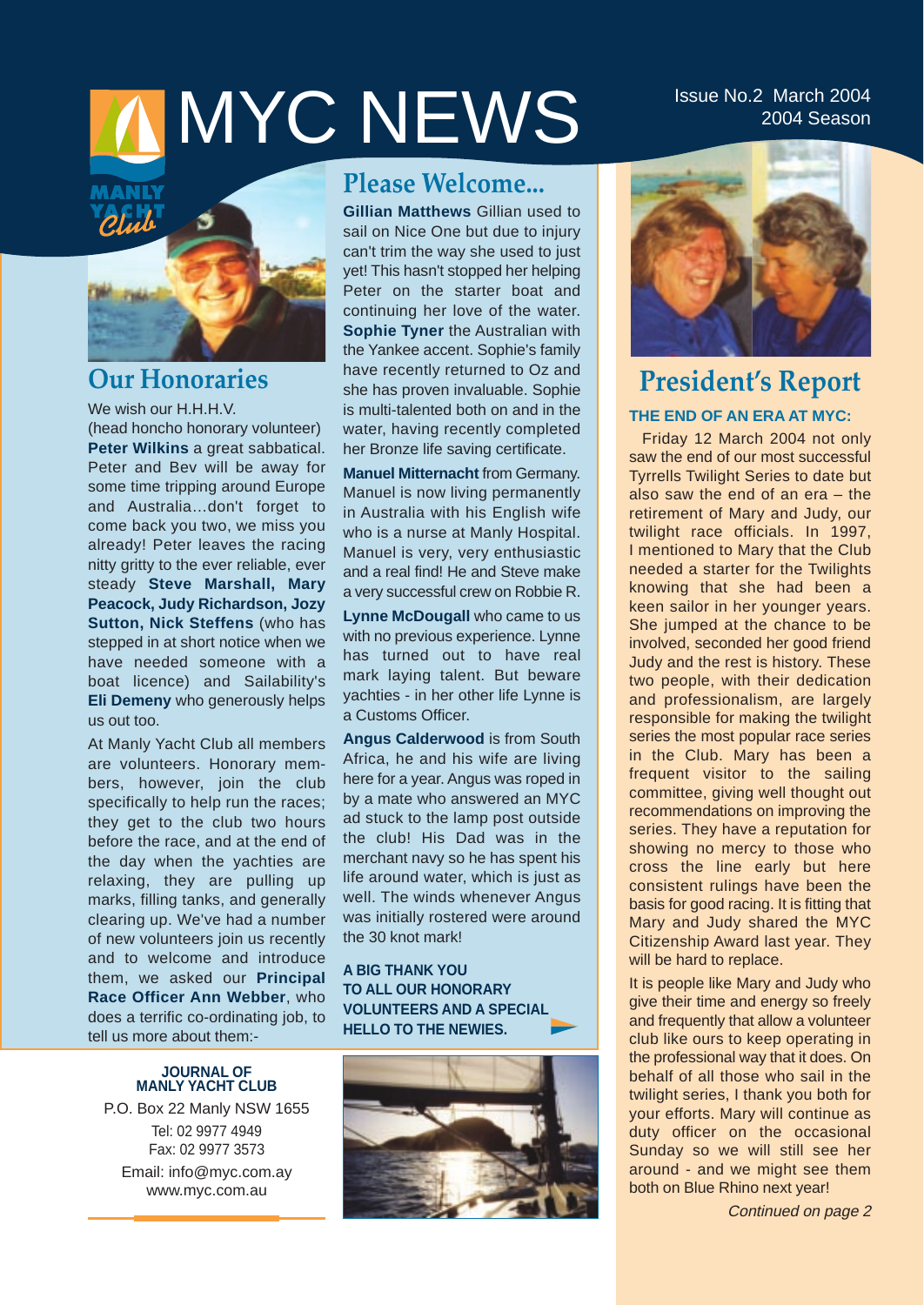#### Continued from page 1 **DEPARTMENT OF SPORT AND RECREATION GRANT:**

Manly Yacht Club has secured ANOTHER grant to help fund the hardstand. The Department of Sport and Recreation has allocated \$23,000 to the Club from its Capital Grants program. This will be used along with the \$44,000 recently awarded by Waterways to fund a very usable deck and rigging area for the MJs and Access dinghies.

It will be a busy year at the Club this year. In addition to the hardstand project, we have the wharf repairs, the accessible toilet and shower and perhaps a new kitchen to improve catering and hall hire. The Board has allocated the \$10,000 from the National Volunteers Award to the toilet and shower and the Council has foregone rent for 2004 on the basis that this money be used for the toilet and shower or other items included in our Disabled Action Plan.

#### **HALL HIRE:**

The Council has given its consent to a proposal to give exclusive catering rights (for non club member events) to a function management company in return for better management of hall hire events. Noise from hall hire events has been a cause of frequent complaints from neighbours. The Council has recently established a noise complaint hot line and is seeking to have events in Manly properly managed to eliminate problems for local residents. Our intention with this proposal is to have a function manager at every event to safeguard the best interests of the Club. The event manager will also prevent damage to our club premises during events, promote responsible consumption of alcohol and ensure that guests leave the premises promptly and without disturbance to neighbours. This proposal will not have an impact on our hall hire revenue. Hall hire revenue will continue to come to the Club. The event manager will generate its income from catering. It will mean that non members who hire the hall will pay more for catering services. Members will continue to be able to hire the hall at a discount and provide their own catering. The Board will make a final decision on this proposal at the April meeting so if members want input into this decision, please contact me prior to the

next board meeting on 5th April.

**Keith Woodward**  President



*Timber stacked ready to finish the job!*





#### **Manly Juniors**

Saturdays have seen Manly Cove buzzing with the MYC junior fleet. The recent change in the ferry

timetable with increased jetcats has created some hair-raising moments for the shepherding parents on support boats. We have had a mixed fleet of up to 9 boats sailing each Saturday. Our most recent members, Angus Clarke with little Jack Curtis as crew, have blitzed the races winning everything each week! Angus previously sailed his MJ 'Joc'at Bayview. Philippa and Izzy on 'No Restrictions' couldn't catch them even with a spinnaker. Well done boys. Angus McKenzie-Wills is sailing well on his MJ 'The Swick Too', with his new crew Axle. Alex McDonald with Emily Shelbourne as crew are getting it together (and getting wet) on Titanic. Alice Donaldson skippering 'Broad Reach' with Natalie Schultz as crew are on the up and up. It is great to see younger sisters taking on the boats as the older ones progress to Flying 11's and Lasers. Nicole Donaldson and her father Richard (as 100kg crew!) had fun keeping the new Tasar upright in light winds recently.

Jules Lawson and three young English trainee instructors from Flying Fish (Sailing School) came along on the 21st of February to give another skills session to the junior fleet. The wind came in strongly from the South East and made it a lesson in heavy weather sailing with frequent capsize practice.

The girls are all sorted into boats with crews in keen anticipation of the Women's Challenge which this year will be a mixed centreboard fleet, not just MJ's. Nicole Donaldson appeared in the Manly Daily recently representing MYC Juniors in an article about the Women's Challenge. Good luck girls!!

**Relle Mott**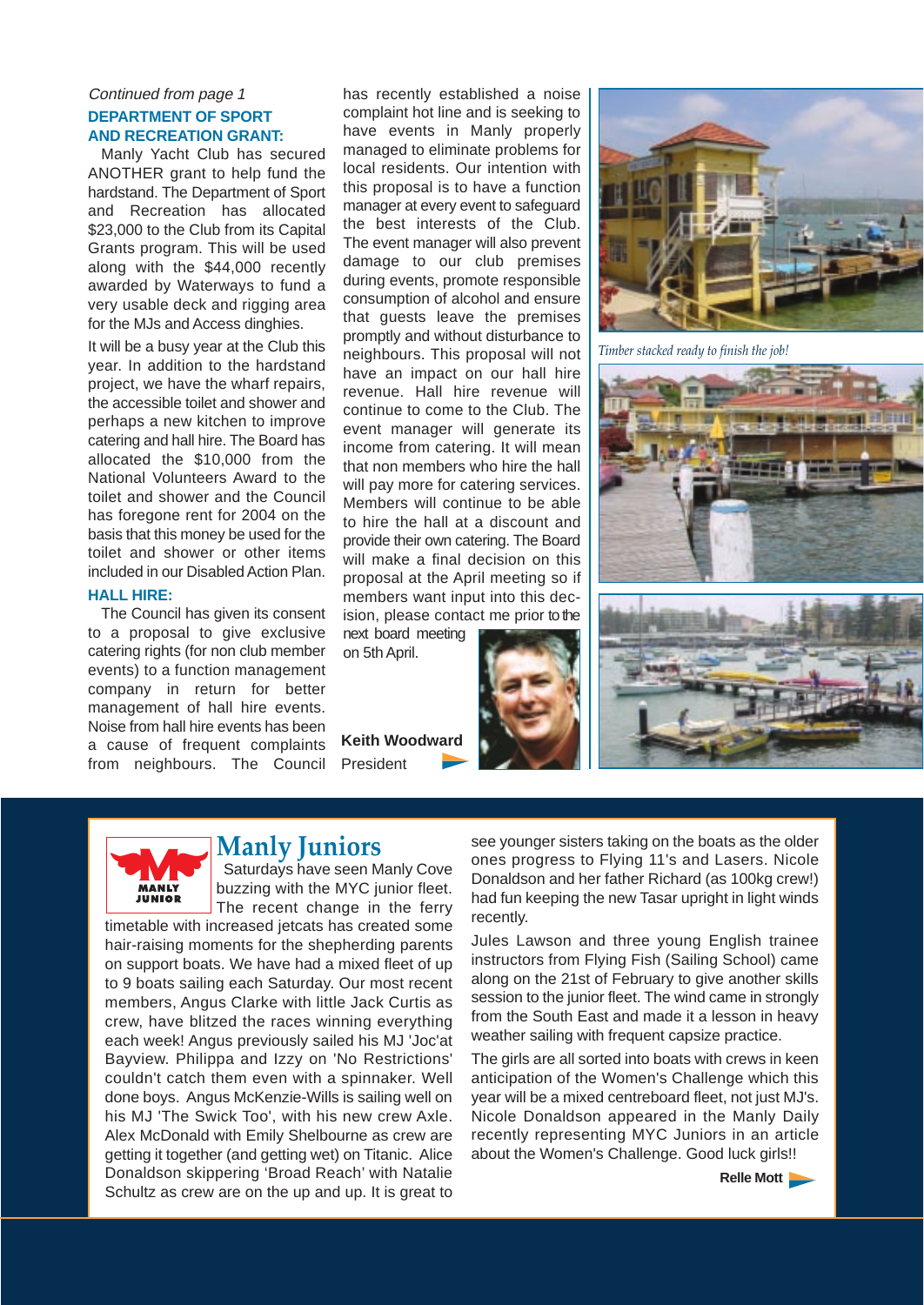## **Inside View of the Sydney to Hobart...PART 2**

MYC sailing secretary Jim Nixon recently did his 10th Sydney-Hobart race on Pippin, a Farr 37 from the CYCA, and lived to tell the tale. Here's the second instalment....

The winner of the Sydney-Hobart on handicap is usually the boat that makes the fewest mistakes. As important is sailing a good first night. By morning on the second day Pippin hadn't made any major blues and we'd had a great night: no-one had been sick, the sail changes had been efficient (shifting through the gears: No.1 to No.2 to No.3 back to No.2 to No.1), and our tactics spot-on. The crew of eight had sailed together for years and done thousands of miles together. But our secret weapon, as always, was the skipper's wife, Annie. As well as being radio operator, navi-guesser, a qualified nurse and grandmother, she's a sensational sea cook. No matter what the weather, out of the galley comes a continuous flow of curries and pappadams, goulash, steak and kidney pie, ice cream and apple crumble, endless cups of coffee, tea, soup, etc, etc. And potent rum and cokes if we are doing well. I'd been hooked after just one sail on Pippin and soon told the Impeccable crowd where they could put their nofrills cup o' soups. An army may march on its stomach but even Captain Cook knew the importance of good tucker at sea. Annie is from Cornwall and no doubt has the blood of quite a few generations of sea-farers. All this means the other seven sailors on board can concentrate on sailing the boat as fast as they can for three hours and then sleep for three. No arguing over who has to do the washing up or pack the spinnaker.

Anyway, the decision to stick to the coast on the

first afternoon had paid off. We'd managed to scrape past Cape Banks off Botany Bay and had 50-something miles before we'd have to worry about closing the coast at Wollongong and be forced to make a tack out to sea. At about 8pm we hit the jackpot. Slowly but surely the breeze started to go east, slowly but surely we climbed off the coast and back onto the original rhumb line. Huey was on our side for once. The boats which had gone offshore, which included Impeccable and the maxis and most Volvo 60s, looking for southsetting current had made a huge mistake, throwing away valuable time sailing at right angles to the course to Hobart.

We romped on into the night, the breeze building to 20 knots and the old-fashioned, bulbous IOR hull ploughing happily into the lumpy sea. We easily cleared the Sir John Young banks off Jervis Bay, an area most seasoned Hobart sailors try to avoid, and by morning were 20 miles off Bateman's Bay and hooked into over a knot of set, with the edge of the continental shelf 200 metres below our keel. The south coast slipped past, with only about four other boats in sight and the sou-easter slowly heading us. First National, the eventual winner, was only 16 miles ahead, and according to the late afternoon sked we were in third place overall in IMS with First National, a tricked-up Beneteau 40.7, in second spot, and surprisingly the maxi Brindabella out in front. Finally we were forced to make a short tack out to clear Green Cape, which sticks out a fair way near the NSW-Victorian border. Another tack back onto port saw us entering Bass Strait as the sun set on the second day at sea. Dinner had been first rate, a fiery curry by recollection, but the weather sked had something more spicy on the menu ... a 25-knot southerly buster. *To be continued*



## **Sailability**

Our group has been a very active part of Manly Yacht Club for the past month. Thank you very much to the new volunteers who have spent lots of time and energy with us to make our Sailing Days such a success.

Saturday, 14th February turned on some fabulous weather. 11 sailors and 12 helpers came to spend time out on the water, or at the Yacht Club. We were very honoured by a visit from a U.K. Sailability member, David Campbell, and a visitor from Brazil. All in all, a very good day.

On Saturday, 28th February, 30 people were involved in a mammoth Sailing Day. Conditions were perfect, and everyone wanted to stay out for the maximum amount of time. Des and Charlie were a wonderful help in the Rescue Boat, Judith sailed until she had no battery left, and everyone was ecstatic with the result. All 8 of our boats were on the water, making a fabulous sight for everyone.

bottoms, but at least avoided a swim. Many, many thanks to our brand new helper, David, who did a lion's **THE VOLUNTEER CO-ORDINATOR**  share of the work.**Eli Demeny Evelyn Shervington THE VOLUNTEER CO-ORDINATOR (9976-2134)** On Wednesday, 10th March, amply aided by Charlie and Tony in the Rescue Boat, and in very choppy seas, 12 helpers managed to sail 17 sailors with disabilities. Ivan and Ben managed to go for a swim in Jack Harkness, when it got swamped, and came back very elated and wet. The rest of the group also got wet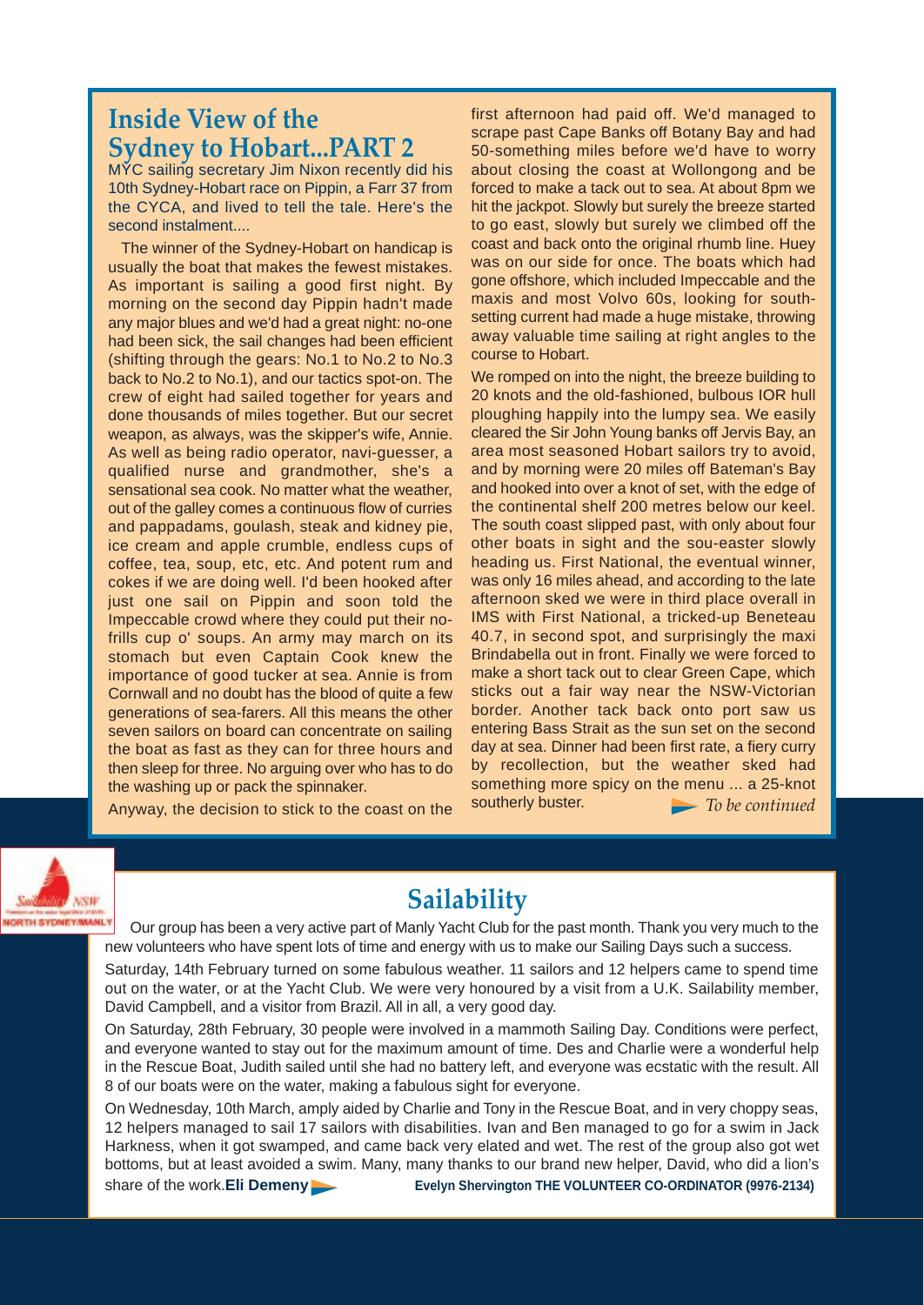

## **My Twilight Days**

I never thought I'd look forward to my twilight days, that time in your life when you realise the end is nigh…Actually, the twilight days I look forward to are Fridays, when I quit the city early (much to the envy of some of my work colleagues), watch the city recede from the back of the Manly ferry, then hop on a yacht to participate in the MYC Tyrells Twilight series.

Once on the water the cares of the week melt away, making it a great weekend kick off. Sometimes, when we need extra effort on the winches or runners the TwoCan call of "Who p#xx\*^ you off the most today?" provides just the right incentive for the constructive release of stress for any crew member who's had a bad day.

Twilights provide a gentle introduction to yacht racing and a good transition for those who may have started out in dinghies. For the skippers it's an opportunity to recruit and train crew for more serious racing. It's also a great way to meet people and MYC has been able to treat many a backpacking tourist to a once in a lifetime experience on Sydney harbour.

Now into my fifth season, I've watched the fleet grow steadily as yachties from other clubs have heard about this fabulous end of the week un-winder and started joining in. In 2003/04 we've regularly had over 30 yachts participating, which has provided a big challenge for our eagle-eyed judges, Mary and Judy, who unfortunately, after many years of dedication are retiring at the end of this season. Heaven help any skipper who hasn't synchronised with Telstra time and jumps the start: even a few seconds results in a five minute penalty.

The big fleets have added to the sense of competition, with some mark roundings a battle of wills between helmsmen amidst cries of "Buoy Room!" "Water!" and other, sometimes dubious, interpretations of the racing rules. Don't even mention the frantic calls of "Starboard!" In the old days all we had to worry about was dodging the CYC fleet.

Afterwards it's back to the club for a hearty feed and a few drinks, with the catering this season provided by Danny, Nick, Debbie and the young boys. Meanwhile, race director Stephen Teudt will be gathering stories to spice up the results presentation heralded by his signature cry,...

#### **"LADIES AND GENTLEMEN!"**

And now a word of thanks to our sponsor. Tyrells have been providing the wine prizes for many years including magnums for first and bottles for second and third. Only those boats flying the Tyrells burgee are eligible, though! This year the series grand prize is a generous five cases of wine. Members are also encouraged to order Tyrells wine using the form enclosed in this MYC News.

As Bruce of Pacific Breeze knows well, the sure way to win this series is to come fourth every week to avoid the big handicap penalties awarded to first (a whopping nine minutes), second (six) and third (three). In the spirit of a relaxing end of week race this handicapping system is designed to give every boat a good chance of a win or place at least once during the season.

So as the sun sets on this year's series, don't forget the three "Rug Up Cup" races (see Stephen for details) and start looking forward to your next season of twilight days.

David McEwen

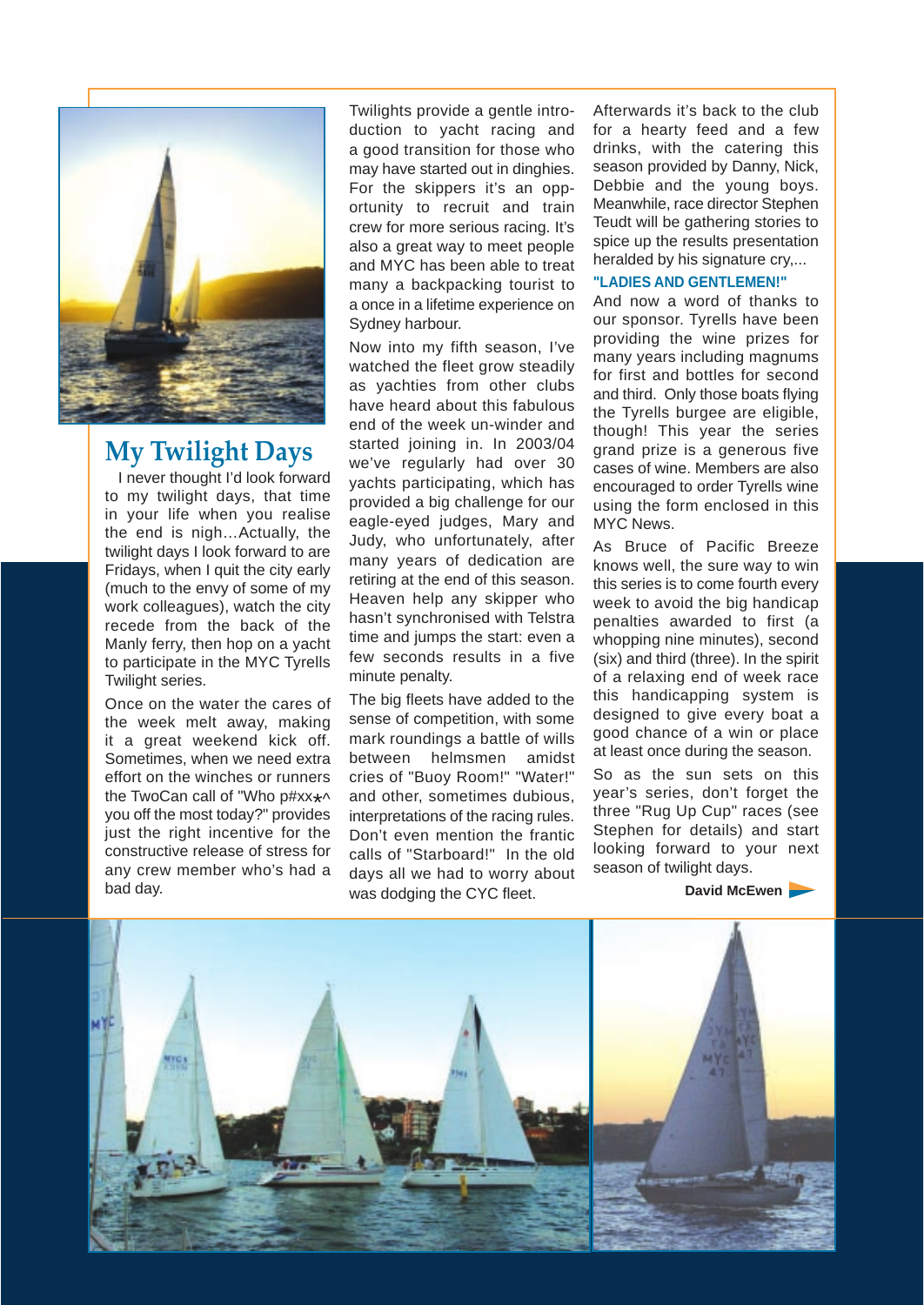

### *2004 Manly Arts Festival*

The Manly Arts Festival, which is a two week extravaganza of arts co-ordinated by Manly Council - will be held across Manly from 5th to 21st September 2004. We are considering staging an exhibition of creative work by our members and their immediate families to show our

community that Manly Yacht Club can do more than sail.

We have provisionally booked our facilities for this event to run from Friday 17th September (for the exhibition opening night) through to Sunday 19th September 2004. If you are interested in being a part of this special opportunity by helping to run the event or by contributing an artwork, **please let us know by completing and returning the form to the Club Secretary by Wednesday, March 31st 2004.** 

 $\Box$  I would like to help organise the Manly Yacht Club Arts Festival Exhibition.

■ I would like contribute an artwork in the following category..........................

(Ceramics, Glassware, Jewellery making, Model making, Photography, Printmaking, Painting, Sculpture, Woodworking or Other - please specify).

| "MANLY YACHT CLUB RACE ROSTER March - April 2004" |                                        |                     |                        |                                                             |                                                                 |                           |                                                     |             |                     |
|---------------------------------------------------|----------------------------------------|---------------------|------------------------|-------------------------------------------------------------|-----------------------------------------------------------------|---------------------------|-----------------------------------------------------|-------------|---------------------|
| <b>Date</b><br>21-03-04                           | <b>Time to be</b><br>at MYClub<br>1100 | Race<br>APS 6/CC/FL | Race<br><b>Officer</b> | <b>R/Officer</b><br>Assist.<br>Eli<br>(?swap with<br>Lynne) | <b>Mark Layer Assist.</b><br>Reality<br>(?swap with)<br>Lvnne?) | <b>M/Layer</b><br>Gillian | <b>Duty Officer Duty Yacht Contacted</b><br>Reality | Reality     | <b>Yacht</b><br>Yes |
| 28-03-04                                          | 1100                                   | APS <sub>7</sub>    |                        |                                                             |                                                                 |                           |                                                     | J-Curve     |                     |
| $4 - 04 - 04$                                     | 1100                                   | WST <sub>4</sub>    |                        |                                                             | Steve                                                           |                           | Jozy                                                | Saint Maybe |                     |
| $9 - 04 - 04$                                     | 1000                                   | Off shore race 5    |                        |                                                             |                                                                 |                           |                                                     | Nortel      |                     |
| 18-04-04                                          | 1100                                   | APS 8/CC/FL         |                        |                                                             | Steve                                                           |                           |                                                     | Pacifica    |                     |
| $25 - 04 - 04$                                    | 930                                    | WST <sub>5</sub>    |                        | Eli D                                                       |                                                                 |                           |                                                     | Imdesign    |                     |
|                                                   |                                        |                     |                        |                                                             | DUTY ROSTER CREW: CALL ANN WEBBER ON 9948 6724 PLEASE.          |                           |                                                     |             |                     |

#### **2004 Stainless-R-Us Winter Series**

It may still be 28oC outside & you need 30+ just to get to the letterbox, but it's now time to start thinking about dusting off the thermal underwear ready for the winter series.

Stainless-R-Us have come onboard again as major sponsors, as have Peppers Anchorage Port Stephens.

There will again be 5 races, with handicap starts on:

- 
- Sunday 30th May Sunday 20th June
- Sunday 4th July Sunday 25th July
- 
- 
- Sunday 8th August Organise your crews as the NOR will not be too far away!!! Ian Dennewald





**Friday 16 April 2004 Sailors from both sides of the Spit are invited**  Boogie on down with your fellow crew to the juke box sounds and swap your favourite Sailing stories (that's how legends are made). Make new friends and hand pick your crew for the Sunday winter series!

We will be celebrating the close of the inaugural Yellow Jersey Twilight Challenge, and the Manly Friday night twilight series.

Slip on your dancing shoes, shelve the rivalry and get set for a night of sail social. **Think Yellow and wear Yellow**  prize for best Yellow attire!

Team Captains Chris Matthews and Michael Troy will be on hand to present the yellow jersey series results

**\$30pp includes entry, catering, music, presentation** 

#### **and prizes. Cash bar.**

**Friday 16 April 2004, 7pm 'til late.**



| <b>DIARY DATES</b>                                               |                                       |  |  |  |  |  |
|------------------------------------------------------------------|---------------------------------------|--|--|--|--|--|
| Fri 19 Mar                                                       | Withdrawal Cup 1.                     |  |  |  |  |  |
| Sat 20 Mar                                                       | MJs                                   |  |  |  |  |  |
|                                                                  | <b>Crews Challenge</b>                |  |  |  |  |  |
|                                                                  | <b>Sun 21 Mar</b> Yts Div 1 - APS 6 - |  |  |  |  |  |
|                                                                  | CC 9 - Yts Div 2 -                    |  |  |  |  |  |
|                                                                  | APS 6 & FL 9                          |  |  |  |  |  |
| <b>Sun 21 Mar</b> Mini Series                                    |                                       |  |  |  |  |  |
| Fri 26 Mar                                                       | Withdrawal Cup 2.                     |  |  |  |  |  |
| Sat 27 Mar                                                       | M.Js APS 4 - CC5                      |  |  |  |  |  |
|                                                                  | Sailability                           |  |  |  |  |  |
| Sun 28 Mar                                                       | WST <sub>4</sub>                      |  |  |  |  |  |
| Mon 29 Mar                                                       | Sailing                               |  |  |  |  |  |
|                                                                  | <b>Committee Meeting</b>              |  |  |  |  |  |
| Fri 2 Apr                                                        | Withdrawal Cup 3.                     |  |  |  |  |  |
| Sat 3 Apr                                                        | $MJs -$                               |  |  |  |  |  |
|                                                                  | Training Fun day                      |  |  |  |  |  |
| Sun 4 Apr                                                        | Div 1 - Div 2- APS 7                  |  |  |  |  |  |
| Mon 5 Apr                                                        | <b>Board Meeting</b>                  |  |  |  |  |  |
| Fri 9 Apr                                                        | Easter Ocean Race.                    |  |  |  |  |  |
|                                                                  | Easter Weekend April 9-10-11-12       |  |  |  |  |  |
| Sun 18 Apr                                                       | WST <sub>5</sub>                      |  |  |  |  |  |
| <b>IUTY ROSTER CREW:</b><br>Call Ann Webber on 9948 6724 please. |                                       |  |  |  |  |  |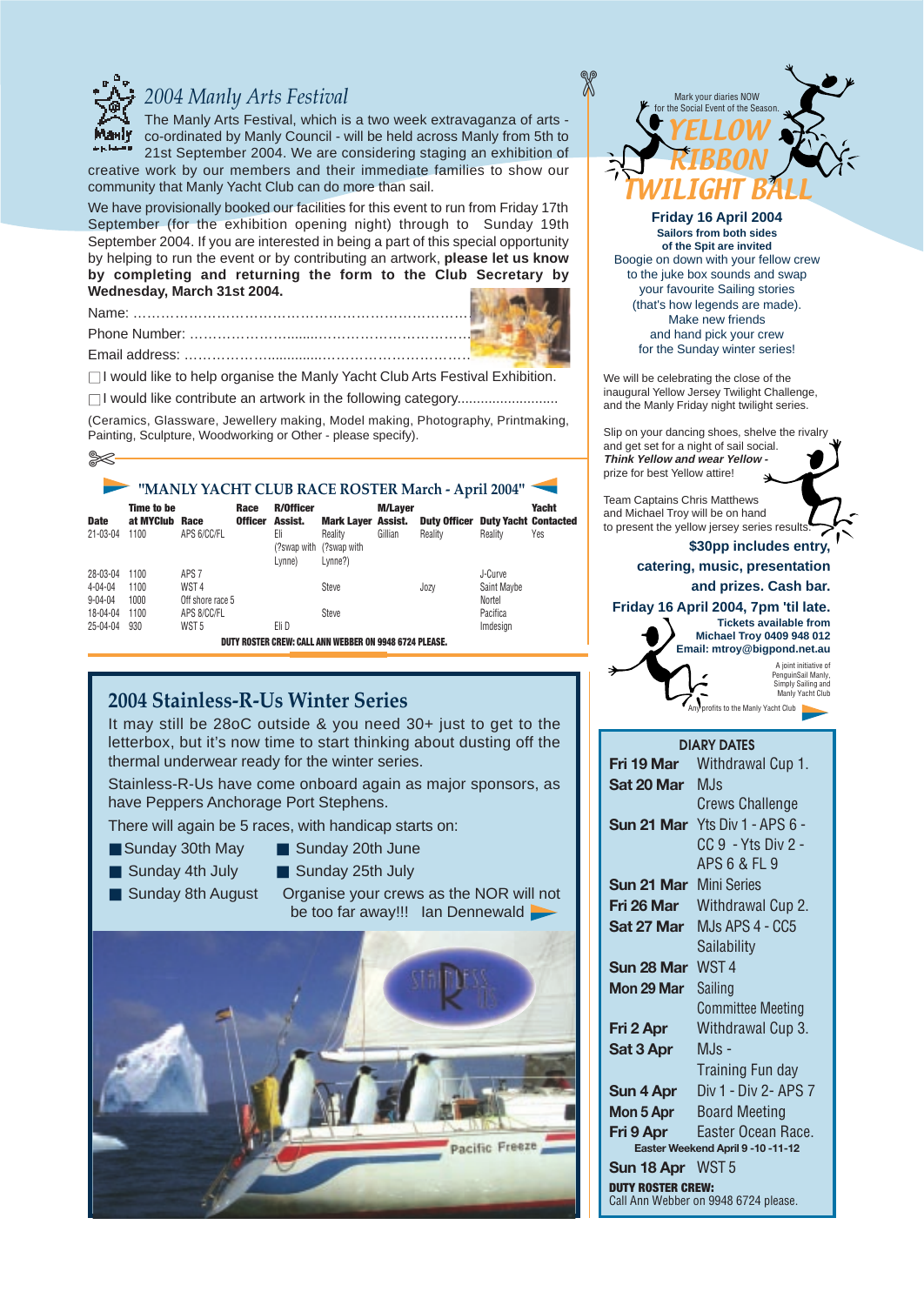

| RACE 3 [15/02/2004]<br>Autumn Point Score 2003-2004 |                                             |                       |                              |                | APS <sub>3</sub><br><b>Division 1 Keel TOT HC results</b> |                  |                     |                                       |              |               |             |        |
|-----------------------------------------------------|---------------------------------------------|-----------------------|------------------------------|----------------|-----------------------------------------------------------|------------------|---------------------|---------------------------------------|--------------|---------------|-------------|--------|
|                                                     | <b>Place Sail No</b>                        | <b>Boat Name</b>      | <b>Elapsed</b>               | <b>AHC</b>     | HC Cor'd T CHC                                            |                  | <b>Skipper</b>      | <b>Class</b>                          | <b>Score</b> | <b>F/Time</b> | Note        | ET Ord |
| 1.                                                  | KA16                                        | PAM                   | 2:36:54                      | 0.923          | 2.24:49                                                   | 0.928            | M Walker            | International5.5 1.0                  |              | 15:41:54      |             | 4.0    |
| 2.                                                  | AUS166                                      | SLANGIVAR             | 2:37:32                      | 0.925          | 2.25:43                                                   | 0.929            | S Lambie            | Soling                                | 2.0          | 15:42:32      |             | 5.0    |
| 3.                                                  | <b>AUS169</b>                               | NORTEL                | 2:35:03                      | 0.962          | 2.29.10                                                   | 0.962            | D Parle             | Soling                                | 3.0          | 15:40:03      |             | 3.0    |
| 4.                                                  | AUS110                                      | KRISTA                | 2:41:48                      | 0.938          | 2.31:46                                                   | 0.932            | N Steffens          | Etchells                              | 4.0          | 15:46:48      |             | 6.0    |
| 5.                                                  | 6323                                        | <b>SPRINT IV</b>      | 2:16:50                      | 1.125          | 2:33:56                                                   | 1.117            | G Radford           | RadfordSprint                         | 5.0          | 15:21:50      |             | 1.0    |
| 6.                                                  | MH90                                        | <b>OLD HABITS</b>     | 2:42:59                      | 0.948          | 2:34:30                                                   | 0.942            | <b>B</b> Shilland   | Carter33                              | 6.0          | 15:47:59      |             | 8.0    |
| 7.                                                  | 8686                                        | <b>CROW BAR</b>       | 2:42:09                      | 0.970          | 2:37:17                                                   | 0.958            | <b>B</b> Thomas     | Masram940                             | 7.0          | 15:47:09      |             | 7.0    |
| 8.                                                  | 1236                                        | LOCAL HERO            | 2:24:07                      | 1.112          | 2.40:16                                                   | 1.098            | P Mosely            | Sydney36                              | 8.0          | 15:29.07      |             | 2.0    |
| <b>DNC</b>                                          | 1060                                        | <b>TEN SIXTY</b>      |                              | 0.925          |                                                           |                  | P Vidler            | Radford10.6                           | 13.0         |               | DNC         |        |
| DNC                                                 | AUS32                                       | <b>AVANTI</b>         |                              | 0.905          |                                                           |                  | C Shead             | Soling                                | 13.0         |               | DNC         |        |
| DNC                                                 | MH22                                        | <b>CAPE FEAR</b>      |                              | 1.050          |                                                           |                  | <b>K</b> Boxhall    | Cape35                                | 13.0         |               | DNC         |        |
| DNC                                                 | MYC10                                       | <b>PENSIVE</b>        |                              | 1.050          |                                                           |                  | <b>B</b> Davis      | Nsx38                                 | 13.0         |               | DNC         |        |
|                                                     |                                             |                       | Autumn Point Score 2003-2004 |                |                                                           | APS <sub>3</sub> |                     | <b>Division 2 Keel TOT HC results</b> |              |               |             |        |
|                                                     | RACE 3 [15/02/2004]<br><b>Place Sail No</b> | <b>Boat Name</b>      | <b>Elapsed</b>               | <b>AHC</b>     | <b>HC Cor'd T CHC</b>                                     |                  | <b>Skipper</b>      | <b>Class</b>                          | <b>Score</b> | <b>F/Time</b> | <b>Note</b> | ET Ord |
| 1.                                                  | 1152                                        | <b>BOKARRA</b>        | 2:33:09                      | 0.885          | 2.15:32                                                   | 0.895            | C Cameron           | Santana22                             | 1.0          | 15:48:09      |             | 5.0    |
| 2.0                                                 | 951                                         | XENA                  | 2:42:05                      | 0.855          | 2.18:35                                                   | 0.858            | <b>B</b> Howell     | Endeavour24                           | 2.0          | 15:57:05      |             | 7.0    |
| 3.0                                                 | MYC33                                       | <i>LAUTREC</i>        | 2:16:43                      | 1.039          | 2.22.03                                                   | 1.038            | D Ebling            | Passage33                             | 3.0          | 15:31:43      |             | 2.0    |
| 4.0                                                 | 127                                         | CARINYA IV            | 2:17:22                      | 1.038          | 2.22.35                                                   | 1.036            | J Nixon             | Carmen                                | 4.0          | 15:32:22      |             | 3.0    |
| 5.0                                                 | MYC6                                        | AIDA                  | 2:18:21                      | 1.050          | 2.25:16                                                   | 1.044            | <b>B</b> Spence     | <i>S80</i>                            | 5.0          | 15:33:21      |             | 4.0    |
| 6.0                                                 | 113                                         | FLYING CARPET 2:14:54 |                              | 1.084          | 2.26:14                                                   | 1.079            | A Cooper            | J24                                   | 6.0          | 15:29:54      |             | 1.0    |
| 7.0                                                 | MYC9                                        | SAINT MAYBE 2:38:44   |                              | 0.928          | 2.27:18                                                   | 0.920            | D Parsons           | Daydream                              | 7.0          | 15:53:44      |             | 6.0    |
| DNC                                                 | 5616                                        | <b>STARSHIP</b>       |                              | 1.069          |                                                           |                  | P Richter           | Hudson32                              | 14.0         |               | DNC         |        |
| <b>DNC</b>                                          | 6747                                        | <b>HAP HAZARD</b>     |                              | 0.937          |                                                           |                  | J Webber            | Moodv31                               | 14.0         |               | <b>DNC</b>  |        |
| DNC                                                 | MYC5                                        | <b>EOS</b>            |                              | 1.029          |                                                           |                  | <b>B</b> Wilson     | <b>Brittany</b>                       | 14.0         |               | DNC         |        |
| DNC                                                 | <b>MYC141</b>                               | <b>SOLEIL</b>         |                              | 0.866          |                                                           |                  | P McGrath           | Endeavour24                           | 14.0         |               | DNC         |        |
| DNC                                                 | MYC200                                      | <b>SLIPSTREAM</b>     |                              | 1.071          |                                                           |                  | J Legoux            | Sigma36                               | 14.0         |               | DNC         |        |
| DNC                                                 | MYC202                                      | <b>ISAEA II</b>       |                              | 0.792          |                                                           |                  | M Collis            | Bluebird22                            | 14.0         |               | DNC         |        |
|                                                     |                                             |                       |                              |                |                                                           |                  |                     |                                       |              |               |             |        |
|                                                     |                                             |                       |                              |                |                                                           |                  |                     |                                       |              |               |             |        |
|                                                     | RACE 4 [22/02/2004]                         |                       | Autumn Point Score 2003-2004 |                |                                                           | APS <sub>4</sub> |                     | <b>Division 1 Keel TOT HC results</b> |              |               |             |        |
|                                                     | <b>Place Sail No</b>                        | <b>Boat Name</b>      | <b>Elapsed</b>               | <b>AHC</b>     | <b>HC Cor'd T CHC</b>                                     |                  | <b>Skipper</b>      | <b>Class</b>                          | <b>Score</b> | <b>F/Time</b> | <b>Note</b> | ET Ord |
| 1.0                                                 | 8686                                        | <b>CROW BAR</b>       | 2:37:36                      | 0.950          | 2:29:43                                                   | 0.954            | <b>B</b> Thomas     | Masram940                             | 1.0          | 15:57:36      |             | 2.0    |
| 2.0                                                 | AUS166                                      | <b>SLANGIVAR</b>      | 2:40:28                      | 0.940          | 2:30:50                                                   | 0.932            | S Lambie            | Soling                                | 2.0          | 16:00:28      |             | 3.0    |
| 3.0                                                 | AUS110                                      | KRISTA                | 2:43:05                      | 0.932          | 2:32:00                                                   | 0.928            | N Steffens          | Etchells                              | 3.0          | 16:03:05      |             | 5.0    |
| 4.0                                                 | <b>MH90</b>                                 | OLD HABITS            | 2:43:33                      | 0.940          | 2:33:44                                                   | 0.937            | <b>B</b> Shilland   | Carter33                              | 4.0          | 16:03:33      |             | 6.0    |
| 5.0                                                 | <i>AUS169</i>                               | NORTEL                | 2:40:33                      | 0.962          | 2.34:27                                                   | 0.957            | D Parle             | Soling                                | 5.0          | 16:00:33      |             | 4.0    |
| 6.0                                                 | 6323                                        | <b>SPRINT IV</b>      | 2:25:10                      | 1.113          | 2.41:34                                                   | 1.100            | G Radford           | RadfordSprint 6.0                     |              | 15:45:10      |             | 1.0    |
| <b>DNC</b>                                          | 1060                                        | <b>TEN SIXTY</b>      |                              | 0.925          |                                                           |                  | P Vidler            | Radford10.6                           | 13.0         |               | <b>DNC</b>  |        |
| <b>DNC</b>                                          | 1236                                        | <b>LOCAL HERO</b>     |                              | 1.090          |                                                           |                  | P Mosely            | Sydney36                              | 13.0         |               | DNC         |        |
| DNC                                                 | <b>AUS32</b>                                | <b>AVANTI</b>         |                              | 0.905          |                                                           |                  | C Shead             | Soling                                | 13.0         |               | DNC         |        |
| DNC                                                 | KA16                                        | PAM                   |                              | 0.938          |                                                           |                  | M Walker            | International5.513.0                  |              |               | DNC         |        |
| <b>DNC</b>                                          | MH22                                        | <b>CAPE FEAR</b>      |                              | 1.050          |                                                           |                  | <b>K</b> Boxhall    | Cape35                                | 13.0         |               | <b>DNC</b>  |        |
| DNC                                                 | MYC <sub>10</sub>                           | <b>PENSIVE</b>        |                              | 1.050          |                                                           |                  | <b>B</b> Davis      | NorthshoreNsx38                       |              | 13.0          |             | DNC    |
|                                                     | RACE 4 [22/02/2004]                         |                       | Autumn Point Score 2003-2004 |                |                                                           | APS <sub>4</sub> |                     | <b>Division 2 Keel TOT HC results</b> |              |               |             |        |
|                                                     | <b>Place Sail No</b>                        | <b>Boat Name</b>      | <b>Elapsed</b>               | <b>AHC</b>     | <b>HC Cor'd T CHC</b>                                     |                  | <b>Skipper</b>      | <b>Class</b>                          | <b>Score</b> | <b>F/Time</b> | <b>Note</b> | ET Ord |
| 1.0                                                 | 951                                         | <b>XENA</b>           | 2:48:35                      | 0.870          | 2:26:40                                                   | 0.860            | <b>B</b> Howell     | Endeavour24                           | 1.0          | 16:21:35      |             | 6.0    |
| 2.0                                                 | 1152                                        | BOKARRA               | 2:42:46                      | 0.905          | 2.27:18                                                   | 0.899            | C Cameron           | Santana22                             | 2.0          | 16:15:46      |             | 4.0    |
| 3.0                                                 | 113                                         | FLYING CARPET 2:32:17 |                              | 1.079          | 2.44:19                                                   | 1.067            | A Cooper            | J24                                   | 3.0          | 16:05:17      |             | 1.0    |
| 4.0                                                 | MYC200                                      | <b>SLIPSTREAM</b>     | 2:35:18                      | 1.071          | 2:46:20                                                   | 1.055            | J Legoux            | Sigma36                               | 4.0          | 16:08:18      |             | 2.0    |
| 5.0                                                 | MYC33                                       | LAUTREC               | 2:41:52                      | 1.038          | 2.48:01                                                   | 1.024            | D Ebling            | Passage33                             | 5.0          | 16:14:52      |             | 3.0    |
| 6.0                                                 | MYC6                                        | AIDA                  | 2:45:12                      | 1.044          | 2:52:28                                                   | 1.030            | <b>B</b> Spence     | <b>S80</b>                            | 6.0          | 16:18:12      |             | 5.0    |
| DNC                                                 | 5616                                        | <b>STARSHIP</b>       |                              | 1.069          |                                                           |                  | P Richter           | Hudson32                              | 14.0         |               | DNC         |        |
| DNC                                                 | 6747                                        | <b>HAP HAZARD</b>     |                              | 0.937          |                                                           |                  | J Webber            | Moody31                               | 14.0         |               | DNC         |        |
| DNC                                                 | MYC5                                        | E0S                   |                              | 1.029          |                                                           |                  | <b>B</b> Wilson     | <b>Brittany</b>                       | 14.0         |               | DNC         |        |
| DNC                                                 | MYC9                                        | <b>SAINT MAYBE</b>    |                              | 0.920          |                                                           |                  | D Parsons           | Daydream                              | 14.0         |               | DNC         |        |
| DNC                                                 | MYC141                                      | SOLEIL                |                              | 0.866          |                                                           |                  | P McGrath           | Endeavour24                           | 14.0         |               | DNC         |        |
| DNC<br>DNF                                          | MYC202 ISAEA II<br>127                      | CARINYA IV            |                              | 0.792<br>1.036 |                                                           |                  | M Collis<br>J Nixon | Bluebird22<br>Carmen                  | 14.0<br>8.0  |               | DNC<br>DNF  |        |

|                   | WST 3 [29/02/2004]<br><b>Division 1 Keel TOT HC results</b><br><b>Whitworths</b> |                               |                |                |                                       |       |                           |                                |              |               |                   |        |
|-------------------|----------------------------------------------------------------------------------|-------------------------------|----------------|----------------|---------------------------------------|-------|---------------------------|--------------------------------|--------------|---------------|-------------------|--------|
|                   | <b>Place Sail No</b>                                                             | <b>Boat Name</b>              | <b>Elapsed</b> | AHC            | <b>HC Cor'd T CHC</b>                 |       | <b>Skipper</b>            | <b>Class</b>                   | <b>Score</b> | <b>F/Time</b> | Note              | ET Ord |
| 1.0               | MYC99                                                                            | <b>JABIRU</b>                 | 3:10:52        | 0.945          | 3:00:22                               | 0.950 | G Middleton Bavaria42     |                                | 1.0          | 16:15:52      |                   | 3.0    |
| 2.0               | MYC <sub>10</sub>                                                                | <b>PENSIVE</b>                | 2:56:13        | 1.045          | 3:04:09                               | 1.045 | <b>B</b> Davis            | Nsx38                          | 2.0          | 16:01:13      |                   | 2.0    |
| 3.0               | 1236                                                                             | LOCAL HERO                    | 2:51:05        | 1.080          | 3:04:46                               | 1.079 | P Moselv                  | Sydney36                       | 3.0          | 15:56:05      |                   | 1.0    |
| 4.0               | MH90                                                                             | OLD HABITS                    | 3:29.09        | 0.940          | 3:16:36                               | 0.928 | <b>B</b> Shilland         | Carter33                       | 4.0          | 16:34:09      |                   | 4.0    |
| <b>DNC</b>        | 1060                                                                             | <b>TEN SIXTY</b>              |                | 0.975          |                                       |       | P Vidler                  | Radford10.6                    | 17.0         |               | DNC               |        |
| DNC               | 4863                                                                             | TWO CAN                       |                | 0.967          |                                       |       | D Lewis                   | Masram920                      | 17.0         |               | DNC               |        |
| DNC               | 5779                                                                             | DEJA VU                       |                | 1.009          |                                       |       | J Thomas                  | Cavalier395                    | 17.0         |               | DNC               |        |
| <b>DNC</b>        | 8686                                                                             | <b>CROW BAR</b>               |                | 0.975          |                                       |       | <b>B</b> Thomas           | Masram940                      | 17.0         |               | DNC               |        |
| <b>DNC</b>        | AUS32                                                                            | <b>AVANTI</b>                 |                | 0.915          |                                       |       | C Shead                   | Soling                         | 17.0         |               | DNC               |        |
| DNC               | AUS110                                                                           | KRISTA                        |                | 0.942          |                                       |       | N Steffens                | Etchells                       | 17.0         |               | DNC               |        |
| <b>DNC</b>        | AUS169                                                                           | <b>NORTEL</b>                 |                | 0.960          |                                       |       | D Parle                   | Soling                         | 17.0         |               | DNC               |        |
| <b>DNC</b>        | MH <sub>22</sub>                                                                 | <b>CAPE FEAR</b>              |                | 1.003          |                                       |       | K Boxhall                 | Cape35                         | 17.0         |               | <b>DNC</b>        |        |
| DNF               | 6323                                                                             | <b>SPRINT IV</b>              |                | 1.125          |                                       |       | G Radford                 | RadfordSprint 9.0              |              |               | DNF               |        |
| <b>DNF</b>        | AUS166                                                                           | <b>SLANGIVAR</b>              |                | 0.953          |                                       |       | S Lambie                  | Soling                         | 9.0          |               | DNF               |        |
| <b>DNF</b>        | <b>KA16</b>                                                                      | PAM                           |                | 0.950          |                                       |       | M Walker                  | International5.59.0            |              |               | <b>DNF</b>        |        |
| DNF               | MYC32                                                                            | <b>PACIFIC BREEZE</b>         |                | 1.012          |                                       |       | B Hitchman Farr11.6       |                                | 9.0          |               | DNF               |        |
|                   |                                                                                  | Whitworths WST 3 [29/02/2004] |                |                | <b>Division 2 Keel TOT HC results</b> |       |                           |                                |              |               |                   |        |
|                   | <b>Place Sail No</b>                                                             | <b>Boat Name</b>              | <b>Elapsed</b> | AHC            | <b>HC Cor'd T CHC</b>                 |       | <b>Skipper</b>            | <b>Class</b>                   | <b>Score</b> | <b>F/Time</b> | Note              | ET Ord |
| 1.0               | 1152                                                                             | <b>BOKARRA</b>                | 3:02:41        | 0.915          | 2:47:09                               | 0.915 | C Cameron                 | Santana22                      | 1.0          | 16:17:41      |                   | 2.0    |
| 2.0               | MYC6                                                                             | AIDA                          | 2:47:39        | 1.048          | 2:55:42                               | 1.035 | <b>B</b> Spence           | <i>S80</i>                     | 2.0          | 16:02:39      |                   | 1.0    |
| <b>DNC</b>        | 951                                                                              | <b>XENA</b>                   |                | 0.910          |                                       |       | <b>B</b> Howell           | Endeavour24                    | 21.0         |               | DNC               |        |
| <b>DNC</b>        | 983                                                                              | PACIFICA                      |                | 0.945          |                                       |       | H Hooper                  | Catalina32                     | 21.0         |               | DNC               |        |
| <b>DNC</b>        | 5022                                                                             | T 4 GRANTED                   |                | 0.850          |                                       |       |                           | I Dennewald SpaceSailer24 21.0 |              |               | DNC               |        |
| <b>DNC</b>        | 5616                                                                             | <b>STARSHIP</b>               |                | 1.069          |                                       |       | P Richter                 | Hudson32                       | 21.0         |               | DNC               |        |
| <b>DNC</b>        | 6747                                                                             | HAP HAZARD                    |                | 0.937          |                                       |       | J Webber                  | Moody31                        | 21.0         |               | DNC               |        |
| <b>DNC</b>        | A73                                                                              | TOP ODDS                      |                | 0.958          |                                       |       | D Busvine                 | Northshore27 21.0              |              |               | <b>DNC</b>        |        |
| <b>DNC</b>        | <b>KA55</b>                                                                      | ATALANTA                      |                | 0.975          |                                       |       | <b>M</b> Griffiths        | J24                            | 21.0         |               | DNC               |        |
| <b>DNC</b>        | MYC1                                                                             | <b>AUSSIE RULES</b>           |                | 1.041          |                                       |       | G Scott                   | Cavalier975                    | 21.0         |               | DNC               |        |
| <b>DNC</b>        | MYC5                                                                             | <b>EOS</b>                    |                | 1.013          |                                       |       | <b>B</b> Wilson           | <b>Brittany</b>                | 21.0         |               | <b>DNC</b>        |        |
| DNC               | <b>MYC141</b>                                                                    | SOLEIL                        |                | 0.875          |                                       |       | P McGrath                 | Endeavour24                    | 21.0         |               | DNC               |        |
| <b>DNC</b>        | MYC200                                                                           | <b>SLIPSTREAM</b>             |                | 1.060          |                                       |       | <b>B</b> Buchanan Sigma36 |                                | 21.0         |               | DNC               |        |
| <b>DNC</b>        | MYC820                                                                           | <b>GOOD INTENT</b>            |                | 0.923          |                                       |       | P Bennell                 | Clansman                       | 21.0         |               | DNC               |        |
| DNF               | 113                                                                              | <b>FLYING CARPET</b>          |                | 1.074          |                                       |       | A Cooper                  | J24                            | 9.0          |               | DNF               |        |
| <b>DNF</b>        |                                                                                  | <b>APRES MOTH</b>             |                | 0.940          |                                       |       | <b>B</b> Miflin           | Contessa                       | 9.0          |               | DNF               |        |
|                   |                                                                                  |                               |                |                |                                       |       |                           |                                |              |               |                   |        |
| DNF               | 903<br>MYC9                                                                      | <b>SAINT MAYBE</b>            |                | 0.920          |                                       |       | D Parsons                 |                                | 9.0          |               | DNF               |        |
|                   |                                                                                  |                               |                |                |                                       |       |                           | Daydream                       |              |               |                   |        |
| DNF               | MYC33                                                                            | LAUTREC                       |                | 1.035          |                                       |       | D Ebling                  | Passage33                      | 9.0          |               | DNF               |        |
| <b>DNF</b><br>DNF | MYC259<br>MYC272 LAURA                                                           | YEVANNA                       |                | 0.928<br>0.845 |                                       |       | S Strath<br>A Solti       | Cavalier26<br>Triton24         | 9.0<br>9.0   |               | <b>DNF</b><br>DNF |        |

#### **A WORD FROM THE CO-EDITORS**

Please send all your images, cartoons and photos to: margaretlucas@bigpond.com Stories, reports, letters and all things written should be emailed to Suzrothquel@aol.com

Deadline for the April Issue Thursday 8th April (before Easter Weekend!)

*Thanks to Ken Terrens, Jim Nixon and Relle Mott for contributing some great photographs*



*Check the MYC web page to view the MYC newsletter in colour.* www.myc.com.au



*Alex McDonald, who received a medallion for winning the center board division during the 168th Australia Day Regatta 2004 conducted at Manly Yacht Club.* 

*Prizes were awarded by Mr Fabian Marsden at the Sydney Town Hall on Wednesday, 10th March 2004.*

*Pensive also won a medallion for winning the Division 1 Race.*